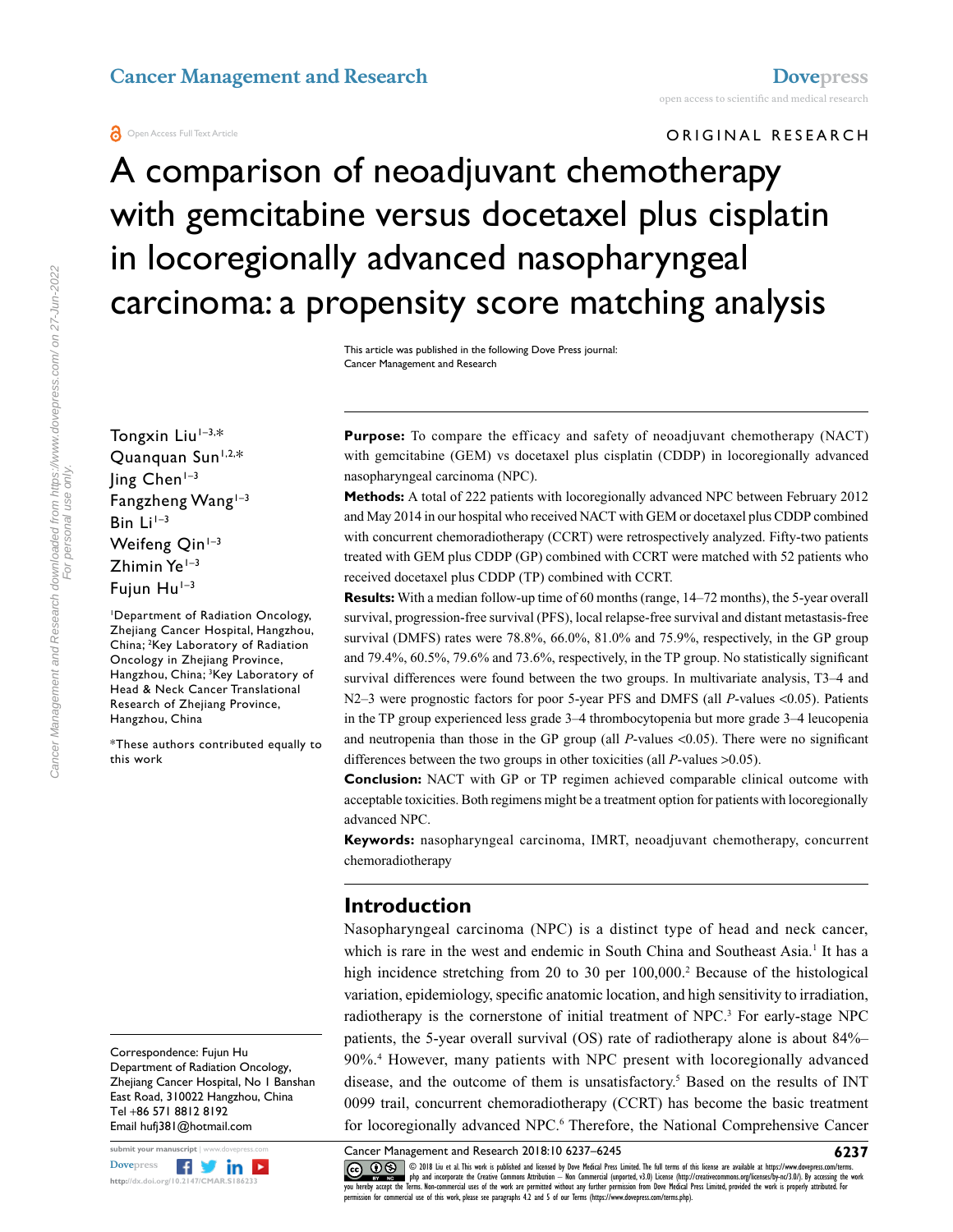Network guidelines has recommended platinum-based CCRT with or without adjuvant chemotherapy as the first-line treatment for NPC.7

Nevertheless, CCRT may not be sufficient for certain high-risk subgroups, especially those with bulky tumors and/or extensive nodal disease who have higher potential for distant metastasis.<sup>8,9</sup> Thus, it is necessary to add chemotherapy to CCRT. However, many patients suffered from severe toxicities during CCRT and could not tolerate the toxicities of adjuvant chemotherapy, which made the regimen of CCRT plus adjuvant chemotherapy undesirable. In recent years, neoadjuvant chemotherapy (NACT), delivered before CCRT, has become the initial choice of treatment for locally advanced NPC. As we know, NACT is beneficial for the rapid shrinkage of tumor size, which facilitates subsequent radiotherapy and early eradication of micrometastases, while not increasing toxicities during radiotherapy.

During the past two decades, many trials have investigated the role of NACT in NPC. Although some studies have achieved negative results,10,11 other studies have confirmed the survival benefits through adding NACT to radiotherapy.<sup>12–15</sup> Under these circumstances, the efficacy of NACT remains uncertain and needs to be confirmed by more research. Although the regimen of 5-fluorouracil (5-FU) plus cisplatin (CDDP) has been widely used as the standard treatment for NPC, the main drawback of the regimen is inconvenience in administering continuous infusion 5-FU and development of common mucosal complications. Therefore, an exploration of effective therapies and regimens, which could improve outcome and decrease treatment-related toxicity in locoregionally advanced NPC is necessary.

Sun et al<sup>16</sup> conducted a multicenter, randomized controlled Phase III trial to compare the efficacy of docetaxel plus 5-FU and CDDP (TPF) NACT plus CCRT with that of CCRT alone in locoregionally advanced NPC. The results of this research showed that addition of TPF to CCRT significantly improved failure-free survival, OS, and distant failure-free survival. However, due to the treatment-related toxicities and patient refusal, less than one-third of patients had completed the 3 cycles of concurrent CDDP. A similar conclusion has been reached by Kong et al.<sup>17</sup> Recently, a Phase II trial by Wang et al<sup>18</sup> demonstrated that compared with TPF, docetaxel plus CDDP (TP) NACT resulted in similar survival outcomes but less severe toxicities.

Gemcitabine (GEM) is a pyrimidine analog, which inhibits DNA synthesis. A Phase III multi-center, randomized trail published in Lancet established GEM plus CDDP (GP) regimen as the standard first-line treatment option for patients with recurrent or metastatic NPC,<sup>19</sup> because GP regimen prolongs progression-free survival (PFS) for patients with recurrent or metastatic NPC. Other Phase II trials also indicated that GEM offers a satisfactory overall response rate and tolerable toxicities in patients with recurrent or metastatic NPC.20–22 Recently, some studies indicated that GP regimen can be used as NACT in locoregionally advanced NPC.23–26 Until now, the optimal NACT regimen for patients with locoregionally advanced NPC remains uncertain. Accordingly, we conducted this retrospective study to compare the efficacy and toxicity of GP and TP regimens as NACT for locoregionally advanced NPC patients.

## **Materials and methods Patients**

From February 2012 to May 2014, 222 pathologically confirmed locoregionally advanced NPC patients in Zhejiang Cancer Hospital who received NACT with GEM or TP combined with CCRT were retrospectively reviewed. Patients meeting the following enrollment criteria were recruited for the study: 1) pathologically confirmed NPC Stage III–IV B, 2) no distant metastasis, 3) no uncontrolled medical or psychiatric disease, 4) received GEM or TP as NACT, 5) without any previous malignancy or other concomitant malignant diseases, 6) have not received any antitumor treatment prior to admission, 7) Karnofsky Performance Status (KPS) Score  $\geq 70$ . Due to the retrospective nature of the study, written informed consent was waived. This study was approved by the Research Ethics Committee of Zhejiang Cancer Hospital, which was performed in accordance with Declaration of Helsinki.

#### Clinical staging

The routine staging before treatment included complete history and physical examination, fiberoptic nasopharyngoscopy and biopsy, MRI of the head and neck region, chest CT, ultrasonography of the abdomen or CT, whole-body bone scan and complete blood cell count, comprehensive serum chemistry profile, and ECG. All patients were restaged according to the American Joint Committee on Cancer (AJCC) 2010 staging system.<sup>27</sup>

#### Radiotherapy

Intensity-modulated radiation therapy (IMRT) was delivered to all the patients with 6 MV X-ray. Briefly, gross tumor volume of nasopharynx (GTVnx) included the primary tumor and positive retropharyngeal lymph nodes. Metastatic cervical lymph nodes were defined as gross tumor volume of involved cervical lymph nodes (GTVnd). The high-risk clinical target volume (CTV)1 included the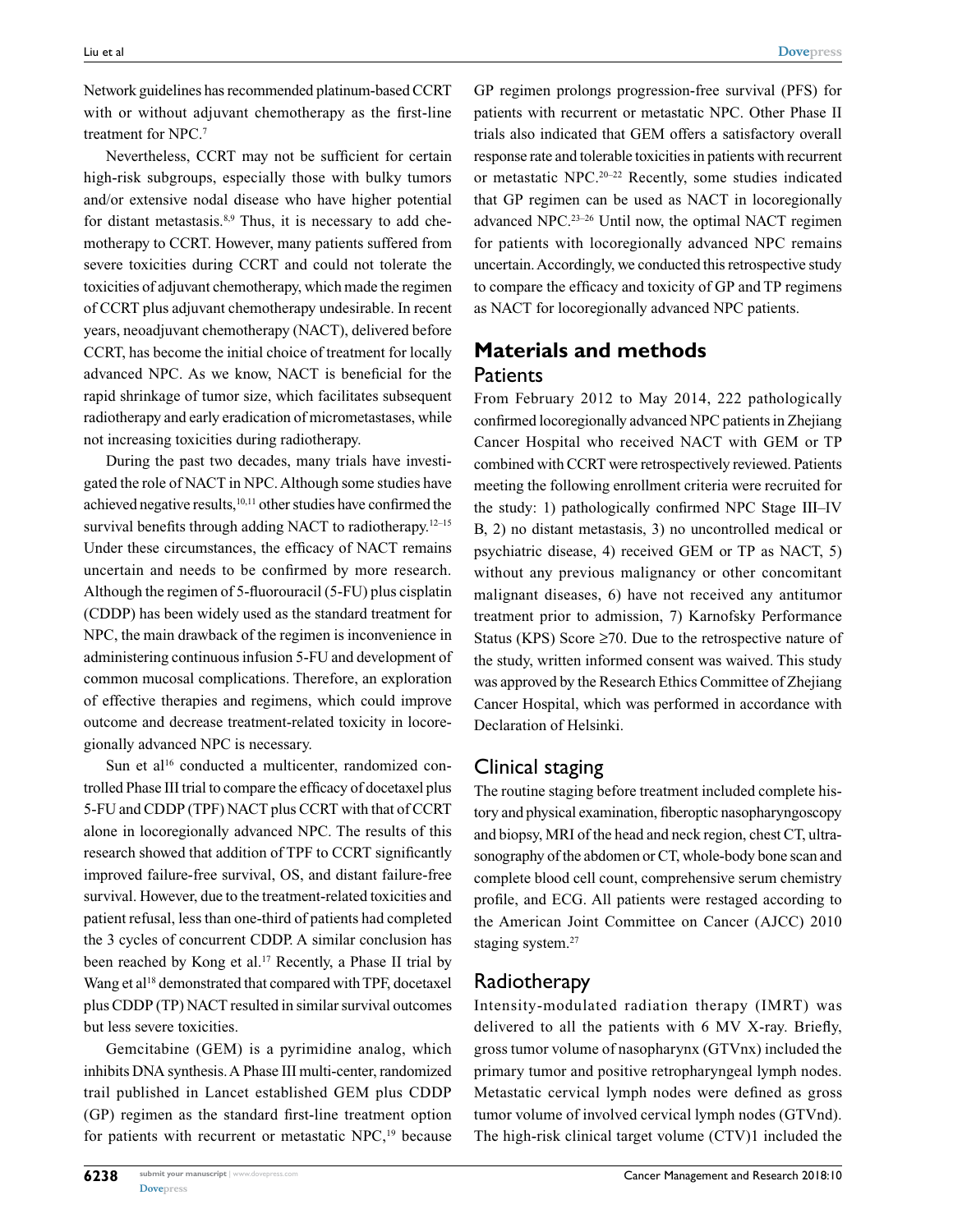GTVnx and GTVnd with a margin of 5–10 mm, entire nasopharynx, inferior two-thirds of the sphenoid sinus, the anterior third of the clivus, pterygoid fossae, posterior third of nasal cavity and maxillary sinuses, retropharyngeal nodes, parapharyngeal space, and the drainage of the upper neck. The low-risk CTV2 included CTV1 plus a margin of 3–5 mm, the lower neck and the supraclavicular lymphatic drainage region. The planning target volume (PTV) was defined as the area from 3 to 5 mm outside the CTV or GTV. The dose prescribed was as follows: 66–70 Gy to the PGTVnx and PGTVnd, 60 Gy to the PTV1, and 54 Gy to the PTV2. The total dose of the PGTVnx, PGTVnd, PTV1, and PTV2 were given in 30–33 fractions. All patients received one fraction daily for 5 days per week. Pinnacle version 7.6 planning system was used to design all the plans. Furthermore, maximum dose of each organ at risk was below its tolerance limit on the basis of the Radiation Therapy Oncology Group 0225 protocol.<sup>28</sup>

#### **Chemotherapy**

In the GP group, the NACT regimen consisted of CDDP 25 mg/m2 /day on days 1–3 and GEM 1,000 mg/m2 /day on days 1 and 8 in a cycle of 21 days for 1–4 cycles. In the TP group, the NACT regimen consisted of CDDP 25 mg/m2 /day on days  $1-3$  and docetaxel 75 mg/m<sup>2</sup>/day on day 1 in a cycle of 21 days for 1–4 cycles. Additionally, patients in both groups underwent IMRT concurrent with CDDP at a dose of 80–100 mg/m2 divided into 3 days in a cycle of 21 days for 1–2 cycles.

#### Follow-up

Treatment-induced toxicities were classified and graded according to the National Cancer Institute Common Terminology Criteria for Adverse Events version 3.0. The follow-up time was calculated from the first day of treatment to the last follow-up or death. All patients were assessed every week during treatment and were regularly followed up after completion of the treatment once every 3 months during the first 2 years, once every 6 months from 3 to 5 years, and then once every year thereafter. The date of the final follow-up was in March 2018, and the median follow-up period was 60 months (ranging from 14 to 72 months). Patients who did not meet follow-up requirements more than twice were excluded. Our follow-up assessments consisted of evaluation of patient history, physical examination, fiberoptic nasopharyngoscopy, MRI examination for head and neck, chest CT, and ultrasonography of the abdomen or CT. Additionally, whole-body bone scan was performed when patient complained about pain in bone.

#### Statistical analyses

Propensity score matching (PSM)<sup>29</sup> was computed by logistic regression for each patient using the following covariates: age, gender, KPS, T category, N category, overall stage, NACT cycle, and WHO histological classification. Characteristics of patients were compared using chi-squared test or Fisher's exact test. The Kaplan–Meier method was used to calculate the OS rate, local relapse-free survival (LRFS) rate, distant metastasis-free survival (DMFS) rate, and PFS rate. Multivariate analysis was estimated using the Cox proportional hazards model. Two-sided *P*-values <0.05 were considered to be statistically significant. The program Statistical Package for Social Sciences version 22 (SPSS Inc., Chicago, IL, USA) was used for all analyses.

## **Results** Patient characteristics

From February 2012 to May 2014, we had identified 222 patients with locoregionally advanced NPC receiving either NACT with TP or GP regimen. For the whole cohort, the male (n=164) to female (n=58) ratio was  $2.8:1$ , and the median age was 49 (range 17–74) years old. After matching by PSM, 52 pairs were selected from the original 222 patients and the baseline characteristics are summarized in Table 1. There were no significant differences between the two groups among the following variables: age  $(<50 \text{ vs } \geq 50)$ , sex, histology, T stage, N stage, AJCC stage, KPS score, and NACT cycle (all *P*-values >0.05).

#### **Efficacy**

We evaluated the tumor response 3 months after the completion of radiotherapy. According to the RECIST criteria, responses were classified as complete response (CR), partial response, stable disease, or progressive disease. The tumor responses of the two groups are summarized in Table 2. In the TP group, the CR rate was 82.7% for the primary tumor and 78.8% for the metastatic nodes. But, in the GP group, the CR rate was 88.5% for the primary tumor and 84.6% for the metastatic nodes. There was no significant difference in CR rate either in the response of primary tumor or metastatic nodes between the two groups (all *P*-value >0.05).

#### Acute toxicity

Acute toxicities related to the two groups are summarized in Table 3. Patients in the TP group experienced less grade 3–4 thrombocytopenia but more grade 3–4 leucopenia and neutropenia than those in the GP group (11.5% vs 30.8%, *P*=0.017, 57.7% vs 25%, *P*=0.001% and 75% vs 34.6%,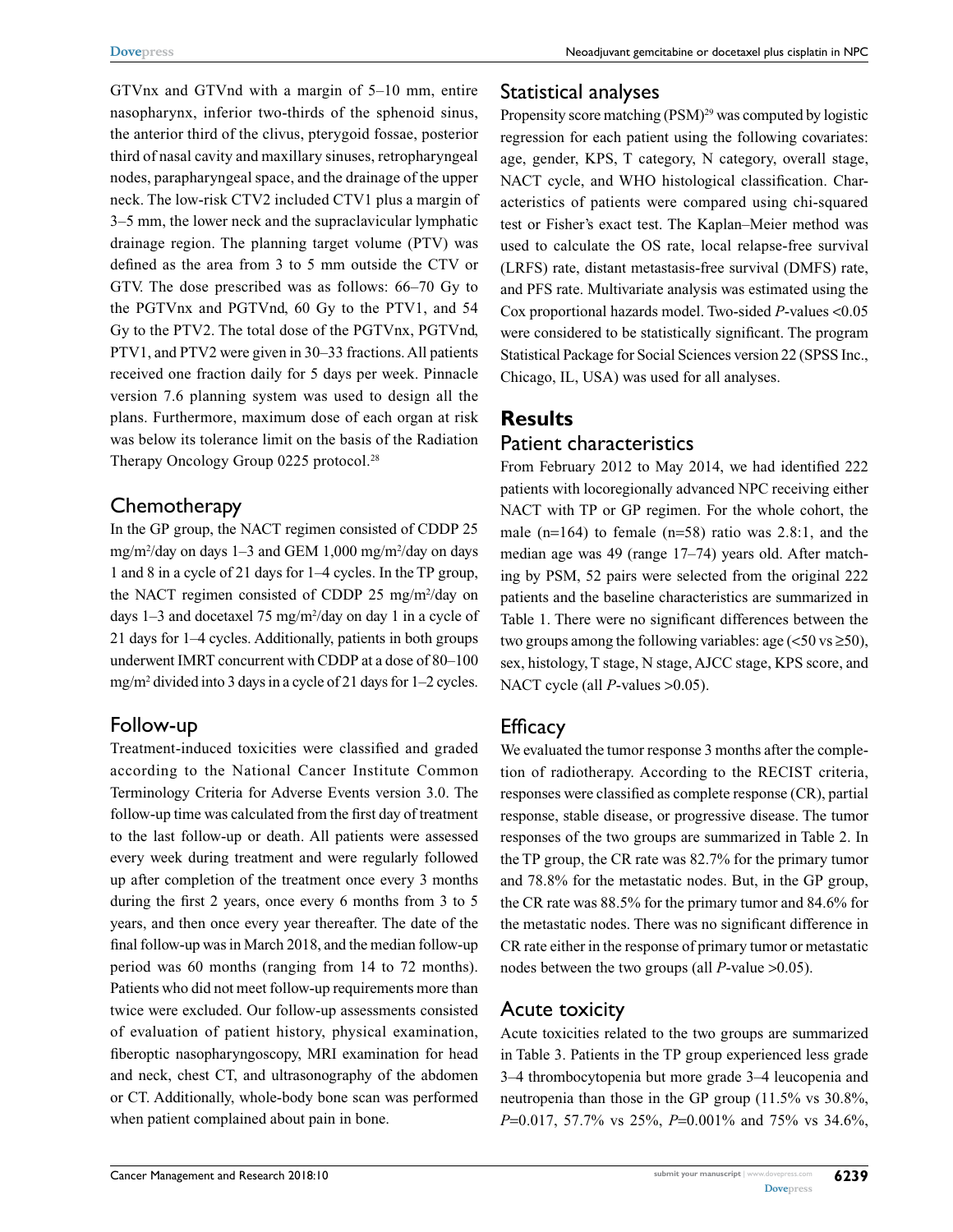*P*<0.001, respectively). There were no significant differences between the two groups in anemia and non-hematologic toxicities, with all *P*-value >0.05. No treatment-related deaths were observed in either group.

#### Treatment outcomes

The median duration of follow-up was 60 months (range, 14–72 months). As shown in Figure 1 and Table 4, 5-year OS, PFS, LRFS, and DMFS rates did not differ significantly between the TP and the GP groups (OS: 78.8% vs 79.4%,

**Table 1** Patient and disease characteristics

| <b>Characteristics</b> | $TP(n=52)$ | $GP (n=52)$ | P-value |
|------------------------|------------|-------------|---------|
| Age (years)            |            |             | 0.844   |
| $<$ 50                 | 27 (51.9%) | 26 (50.0%)  |         |
| >50                    | 25 (48.1%) | 26 (50.0%)  |         |
| Gender                 |            |             | 0.807   |
| Male                   | 42 (80.8%) | 41 (78.8%)  |         |
| Female                 | 10 (19.2%) | 11(21.2%)   |         |
| <b>Histology</b>       |            |             | 0.426   |
| Differentiated         | 7 (13.5%)  | 10 (19.2%)  |         |
| Undifferentiated       | 45 (86.5%) | 42 (80.8%)  |         |
| T stage                |            |             | 0.938   |
| TΙ                     | 2(3.8%)    | 1(1.9%)     |         |
| T <sub>2</sub>         | 18 (34.6%) | 18 (34.6%)  |         |
| T <sub>3</sub>         | 26 (50.0%) | 26 (50.0%)  |         |
| T <sub>4</sub>         | 6(11.5%)   | 7(13.5%)    |         |
| N stage                |            |             | 0.920   |
| N <sub>0</sub>         | 2(3.8%)    | $(1.9\%)$   |         |
| ΝI                     | 8(15.4%)   | 8(15.4%)    |         |
| N <sub>2</sub>         | 37 (71.2%) | 39 (75.0%)  |         |
| N <sub>3</sub>         | 5(9.6%)    | 4(7.7%)     |         |
| AJCC stage             |            |             | 0.910   |
| Ш                      | 41 (78.8%) | 41 (78.8%)  |         |
| <b>IVA</b>             | 6(11.5%)   | 7(13.5%)    |         |
| <b>IVB</b>             | 5(9.6%)    | 4(7.7%)     |         |
| <b>KPS</b>             |            |             | 0.838   |
| ≤80                    | 18 (34.6%) | 19 (36.5%)  |         |
| $\geq 90$              | 34 (65.4%) | 33 (63.5%)  |         |
| <b>NAC</b> cycle       |            |             | 0.780   |
| $I-2$                  | 44 (84.6%) | 45 (86.5%)  |         |
| $3 - 4$                | 8(15.4%)   | 7 (13.5%)   |         |

**Note:** Data presented as n (%).

**Abbreviations:** AJCC, American Joint Committee on Cancer; GP, gemcitabine plus cisplatin; KPS, Karnofsky Performance Status; NAC, neoadjuvant chemotherapy; TP, docetaxel plus cisplatin.

*P*=0.561, PFS: 66% vs 60.5%, *P*=0.606, LRFS: 81% vs 79.6%, *P*=0.960, and DMFS: 75.9% vs 73.6%, *P*=0.641).

#### Prognostic factors

We used univariate and multivariable analysis to evaluate the factors which affected the survival of patients. The outcomes listed in Table 4 showed that 5-year PFS and DMFS of patients with N0-1 stage were superior to those of N2-3 stage (PFS: 89.5% vs 57.2%, *P*=0.029, DMFS: 94.7% vs 69.8%, *P*=0.038), and patients with clinical stage IV were inferior to those patients with stage III (OS: 56.4% vs 85.2%, *P*=0.049, PFS: 41.8% vs 69.3%, *P*=0.003, DMFS: 44.8% vs 82%, *P*<0.001). Based on the results of previously reported studies and the univariate analysis, we evaluated several potential prognostic factors including sex, age, regimen, T stage and N stage. Multivariate analysis revealed T3-4 and N2-3 were prognostic factors for poor 5-year PFS and DMFS (Table 5).

#### **Discussion**

Since the publication of INT 0099 trail, CCRT with or without adjuvant chemotherapy has become the fundamental treatment for locoregionally advanced NPC patients.<sup>6</sup> After that, the importance and value of CCRT has been proved repeatedly.30–34 Compared with 2D-CRT, IMRT improved the local control rate of patients with NPC, whereas it failed to improve distant metastasis control.<sup>9,35</sup> Therefore, more aggressive systemic therapies are necessary to improve distant metastasis control in locoregionally advanced NPC patients.

Reducing the rate of distant metastasis, adding neoadjuvant or adjuvant chemotherapy is possible. As patients with bulky primary tumor and/or extensive nodal disease exhibited high rate of distance metastasis,<sup>36</sup> NACT followed by CCRT could be more efficacious than CCRT followed by adjuvant chemotherapy in reducing the incidence of distant metastasis and improving OS. Furthermore, due to the severe toxicities of CCRT, many patients could not tolerate the toxicities of adjuvant chemotherapy. Thus, compared with adjuvant chemotherapy, NACT was more suitable for locoregionally advanced NPC.

**Table 2** Tumor response 3 months after chemoradiotherapy in TP or GP group

|    | Response of primary<br>tumor (%) |           | $\sim$ <sup>2</sup><br>∼ |       | <b>Response of metastatic</b><br>nodes $(\%)$ |           | $\gamma'$ |       |
|----|----------------------------------|-----------|--------------------------|-------|-----------------------------------------------|-----------|-----------|-------|
|    | CR                               | <b>PR</b> |                          |       | <b>CR</b>                                     | <b>PR</b> |           |       |
| ТP | 43 (82.7)                        | 9(17.3)   | 0.701                    | 0.402 | 41 (78.8)                                     | (21.2)    | 0.580     | 0.446 |
| GP | 46 (88.5)                        | 6(11.5)   |                          |       | 44 (84.6)                                     | 8(15.4)   |           |       |

**Note:** Data presented as n (%).

**Abbreviations:** CR, complete response; GP, gemcitabine plus cisplatin; PR, partial response; TP, docetaxel plus cisplatin.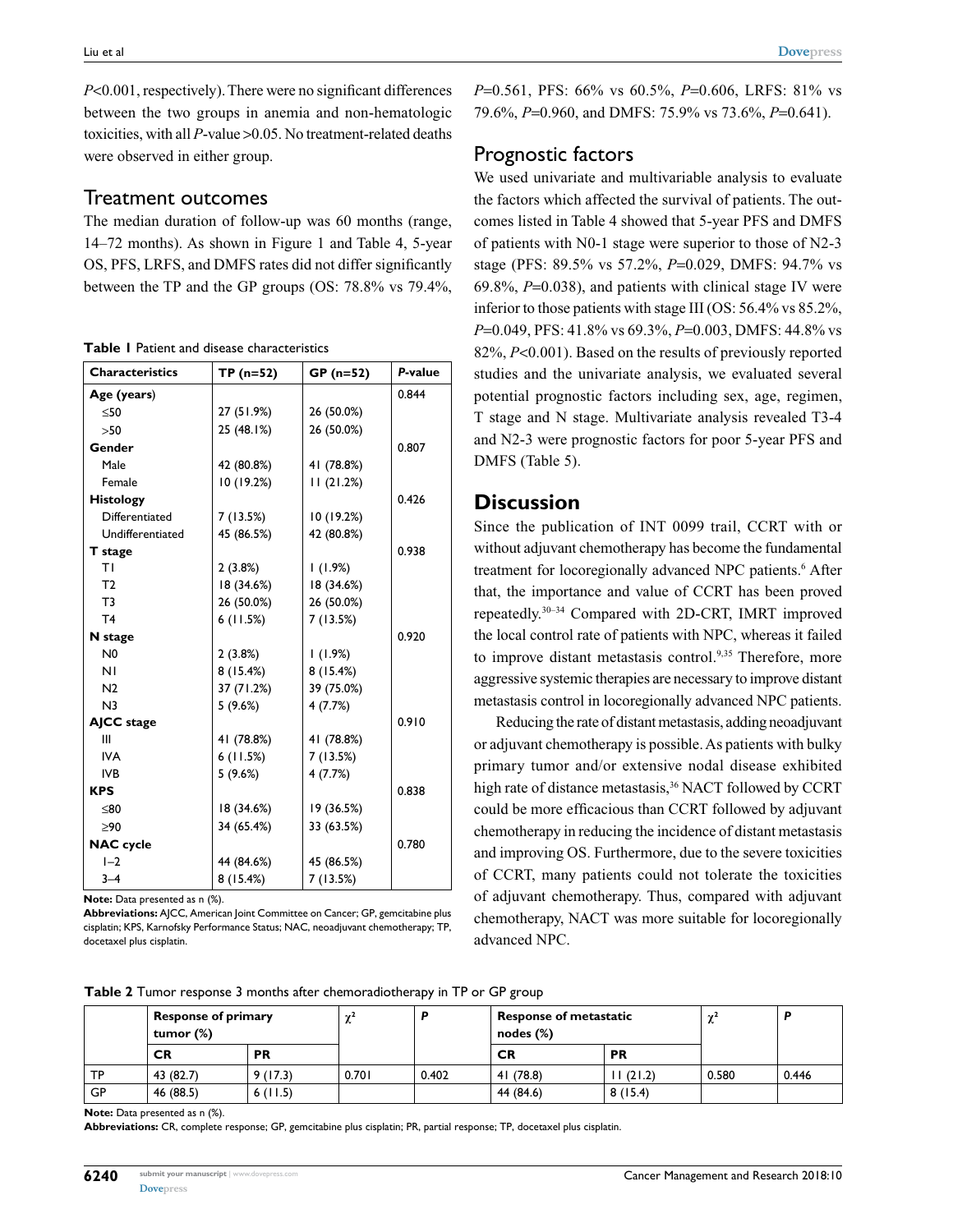| <b>Acute toxicities</b> | <b>TP</b>             |                       | <b>GP</b>             | Z                     | P     |         |
|-------------------------|-----------------------|-----------------------|-----------------------|-----------------------|-------|---------|
|                         | Grades $0-2$ n $(\%)$ | Grades $3-4$ n $(\%)$ | Grades $0-2$ n $(\%)$ | Grades $3-4$ n $(\%)$ |       |         |
| <b>Hematologic</b>      |                       |                       |                       |                       |       |         |
| Leucopenia              | 22(42.3)              | 30(57.7)              | 39 (75.0)             | 13(25.0)              | 3.369 | 0.001   |
| Neutropenia             | 13(25.0)              | 39 (75.0)             | 34(65.4)              | 18(34.6)              | 4.118 | < 0.001 |
| Thrombocytopenia        | 46 (88.5)             | 6(11.5)               | 36(69.2)              | 16(30.8)              | 2.389 | 0.017   |
| Anemia                  | 51(98.1)              | 1(1.9)                | 51(98.1)              | 1(1.9)                | 0.000 | 1.000   |
| Non-hematologic         |                       |                       |                       |                       |       |         |
| Nausea                  | 44 (84.6)             | 8(15.4)               | 48 (92.3)             | 4(7.7)                | 1.222 | 0.222   |
| Vomiting                | 47 (90.4)             | 5(9.6)                | 50 (96.2)             | 2(3.8)                | 1.169 | 0.243   |
| Dermatitis              | 51(98.1)              | 1(1.9)                | 52 (100.0)            | 0(0.0)                | 1.000 | 0.317   |
| Stomatitis (mucositis)  | 49 (94.2)             | 3(5.8)                | 51(98.1)              | 1(1.9)                | 1.015 | 0.310   |
| Xerostomia              | 52 (100.0)            | 0(0.0)                | 52 (100.0)            | 0(0.0)                | 0.000 | 1.000   |
| Liver dysfunction       | 51(98.1)              | 1(1.9)                | 50 (96.2)             | 2(3.8)                | 0.583 | 0.560   |
| Kidney dysfunction      | 52 (100.0)            | 0(0.0)                | 52 (100.0)            | 0(0.0)                | 0.000 | 1.000   |

| Table 3 Frequency of acute toxicities from the two groups |  |  |  |  |
|-----------------------------------------------------------|--|--|--|--|
|-----------------------------------------------------------|--|--|--|--|

**Notes:** Data presented as n (%). Bold values indicate as *P*<0.05.

**Abbreviations:** GP, gemcitabine plus cisplatin; TP, docetaxel plus cisplatin.



Figure I Kaplan–Meier survival curves for neoadjuvant chemotherapy with gemcitabine vs docetaxel plus cisplatin followed by concurrent chemoradiotherapy in the 52 pairs of patients with locally advanced nasopharyngeal carcinoma.

**Notes:** (**A**) OS. (**B**) PFS. (**C**) LRFS. (**D**) DMFS. *P*-values were calculated using the log-rank test.

**Abbreviations:** DMFS, distant metastasis-free survival; GP, gemcitabine plus cisplatin; LRFS, local relapse-free survival; OS, overall survival; PFS, progression-free survival; TP, docetaxel plus CDDP.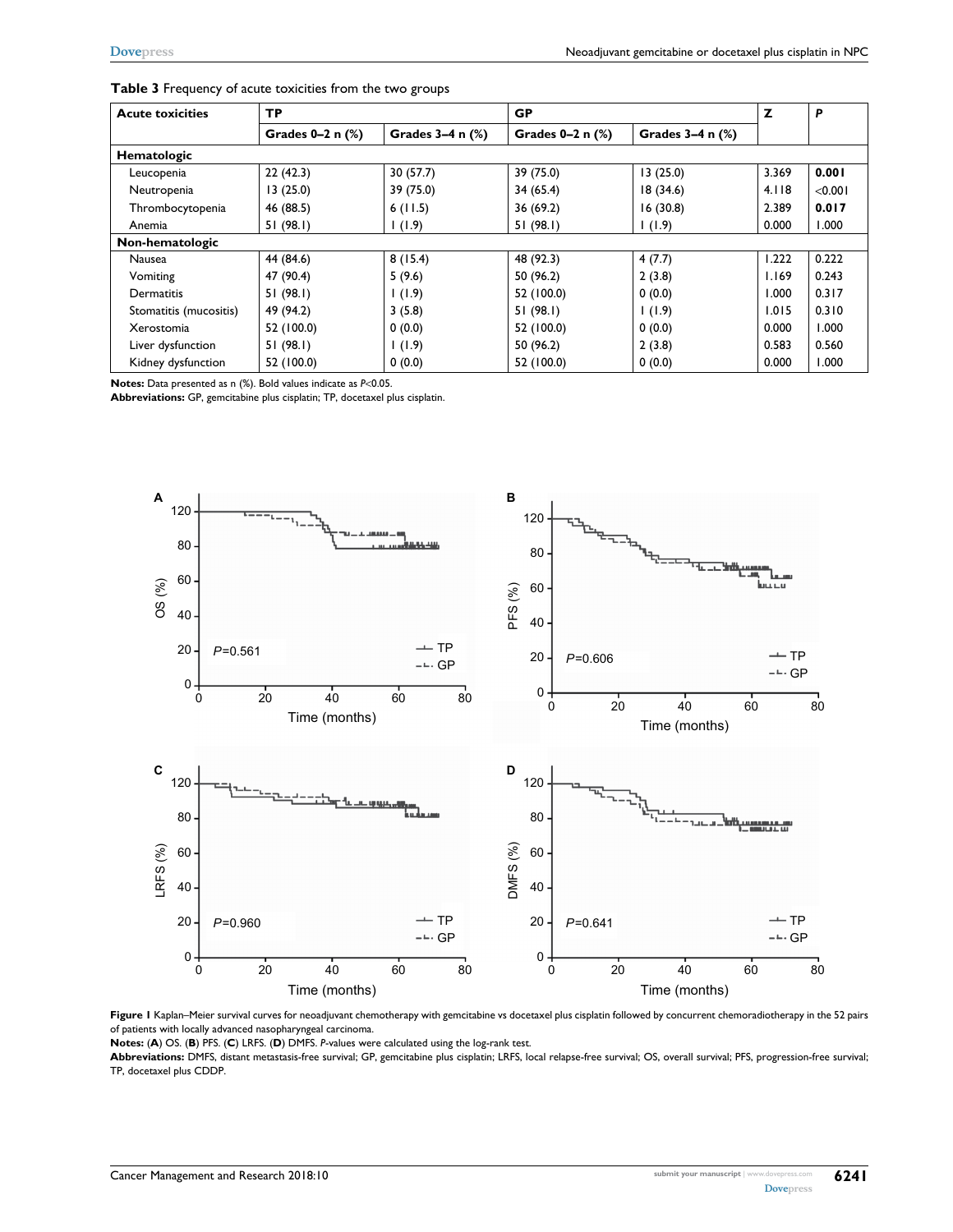| <b>Factors</b>       | 5-year OS |       | 5-year PFS |       | 5-year LRFS |       | 5-year DMFS |         |
|----------------------|-----------|-------|------------|-------|-------------|-------|-------------|---------|
|                      | %         | P     | ℅          | P     | %           | P     | %           | P       |
| Gender               |           | 0.973 |            | 0.440 |             | 0.450 |             | 0.963   |
| Male                 | 81.8      |       | 60.7       |       | 78.2        |       | 74.4        |         |
| Female               | 72.2      |       | 75.0       |       | 90.1        |       | 75.0        |         |
| Age (years)          |           | 0.166 |            | 0.253 |             | 0.646 |             | 0.737   |
| $\leq 50$            | 83.3      |       | 69.5       |       | 82.4        |       | 76.6        |         |
| $>50$                | 75.9      |       | 57.1       |       | 78.7        |       | 72.2        |         |
| <b>Histology</b>     |           | 0.946 |            | 0.382 |             | 0.792 |             | 0.619   |
| Differentiated       | 82.4      |       | 57.9       |       | 88.2        |       | 68.0        |         |
| Undifferentiated     | 79.1      |       | 64.6       |       | 79.3        |       | 75.9        |         |
| T stage              |           | 0.292 |            | 0.177 |             | 0.720 |             | 0.134   |
| $T1-2$               | 87.2      |       | 71.5       |       | 80.6        |       | 84.6        |         |
| $T3-4$               | 75.1      |       | 58.6       |       | 80.6        |       | 68.1        |         |
| N stage              |           | 0.099 |            | 0.029 |             | 0.163 |             | 0.038   |
| $N0-1$               | 87.5      |       | 89.5       |       | 94.7        |       | 94.7        |         |
| $N2-3$               | 78.6      |       | 57.2       |       | 76.7        |       | 69.8        |         |
| <b>Overall stage</b> |           | 0.049 |            | 0.003 |             | 0.151 |             | < 0.001 |
| $\mathbf{III}$       | 85.2      |       | 69.3       |       | 82.2        |       | 82.0        |         |
| IVA and IVB          | 56.4      |       | 41.8       |       | 76.4        |       | 44.8        |         |
| Regimen              |           | 0.561 |            | 0.606 |             | 0.960 |             | 0.641   |
| TP group             | 78.8      |       | 66.0       |       | 81.0        |       | 75.9        |         |
| GP group             | 79.2      |       | 60.5       |       | 79.6        |       | 73.6        |         |
| <b>KPS</b>           |           | 0.655 |            | 0.985 |             | 0.372 |             | 0.907   |
| $≤80$                | 83.4      |       | 61.5       |       | 82.0        |       | 73.6        |         |
| $\geq 90$            | 77.6      |       | 64.8       |       | 79.7        |       | 75.1        |         |
| <b>NAC</b> cycle     |           | 0.845 |            | 0.988 |             | 0.297 |             | 0.361   |
| $1-2$                | 79.6      |       | 63.4       |       | 78.5        |       | 76.3        |         |
| $3 - 4$              | 79.7      |       | 64.5       |       | 93.3        |       | 64.5        |         |

**Table 4** Effect of prognostic factors on survival in univariate analysis

**Note:** Bold values indicate *P*<0.05.

**Abbreviations:** DMFS, distant metastasis-free survival; GP, gemcitabine plus cisplatin; KPS, Karnofsky Performance Status; LRFS, local relapse-free survival; NAC, neoadjuvant chemotherapy; OS, overall survival; PFS, progression-free survival; RRFS, regional relapse-free survival; TP, docetaxel plus cisplatin.

| Table 5 Impact of prognostic factors on treatment results by multivariate analysis |
|------------------------------------------------------------------------------------|
|------------------------------------------------------------------------------------|

| <b>Endpoints</b> | <b>Variables</b>                | <b>HR (95% CI)</b>     | P     |
|------------------|---------------------------------|------------------------|-------|
| OS               | Sex (male vs female)            | $0.909(0.298 - 2.768)$ | 0.867 |
|                  | Age $( \le 50 \text{ vs } >50)$ | 1.782 (0.679-4.678)    | 0.241 |
|                  | Regimen (TP vs GP)              | $0.704$ (0.281-1.762)  | 0.453 |
|                  | T stage $(T3-4$ vs $T1-2)$      | 2.107 (0.730-6.086)    | 0.168 |
|                  | N stage $(N2-3$ vs $N0-1)$      | 6.783 (0.878-52.377)   | 0.066 |
| <b>PFS</b>       | Sex (male vs female)            | $0.606(0.232 - 1.579)$ | 0.305 |
|                  | Age $( \le 50 \text{ vs } >50)$ | $1.364(0.671 - 2.771)$ | 0.391 |
|                  | Regimen (TP vs GP)              | $1.090(0.544 - 2.183)$ | 0.808 |
|                  | T stage $(T3-4$ vs $T1-2)$      | 2.232 (1.009-4.940)    | 0.048 |
|                  | N stage $(N2-3$ vs $N0-1)$      | 6.620 (1.538-28.498)   | 0.011 |
| <b>LRFS</b>      | Sex (male vs female)            | $0.500(0.111 - 2.255)$ | 0.367 |
|                  | Age $( \le 50 \text{ vs } >50)$ | $1.194(0.418 - 3.408)$ | 0.741 |
|                  | Regimen (TP vs GP)              | $0.917(0.326 - 2.579)$ | 0.870 |
|                  | T stage $(T3-4$ vs $T1-2)$      | $1.598(0.520 - 4.910)$ | 0.413 |
|                  | N stage $(N2-3$ vs $N0-1)$      | 5.334 (0.665-42.786)   | 0.115 |
| <b>DMFS</b>      | Sex (male vs female)            | $0.890(0.332 - 2.388)$ | 0.817 |
|                  | Age $( \le 50 \text{ vs } >50)$ | $1.006(0.448 - 2.262)$ | 0.988 |
|                  | Regimen (TP vs GP)              | $1.124(0.511 - 2.471)$ | 0.771 |
|                  | T stage $(T3-4$ vs $T1-2)$      | 2.859 (1.109-7.375)    | 0.030 |
|                  | N stage (N2-3 vs N0-1)          | 9.425 (1.249-71.109)   | 0.030 |

**Note:** Bold values indicate *P*<0.05.

**Abbreviations:** DMFS, distant metastasis-free survival; GP, gemcitabine plus cisplatin; LRFS, local relapse-free survival; OS, overall survival; PFS, progression-free survival; RRFS, regional relapse-free survival; TP, docetaxel plus cisplatin.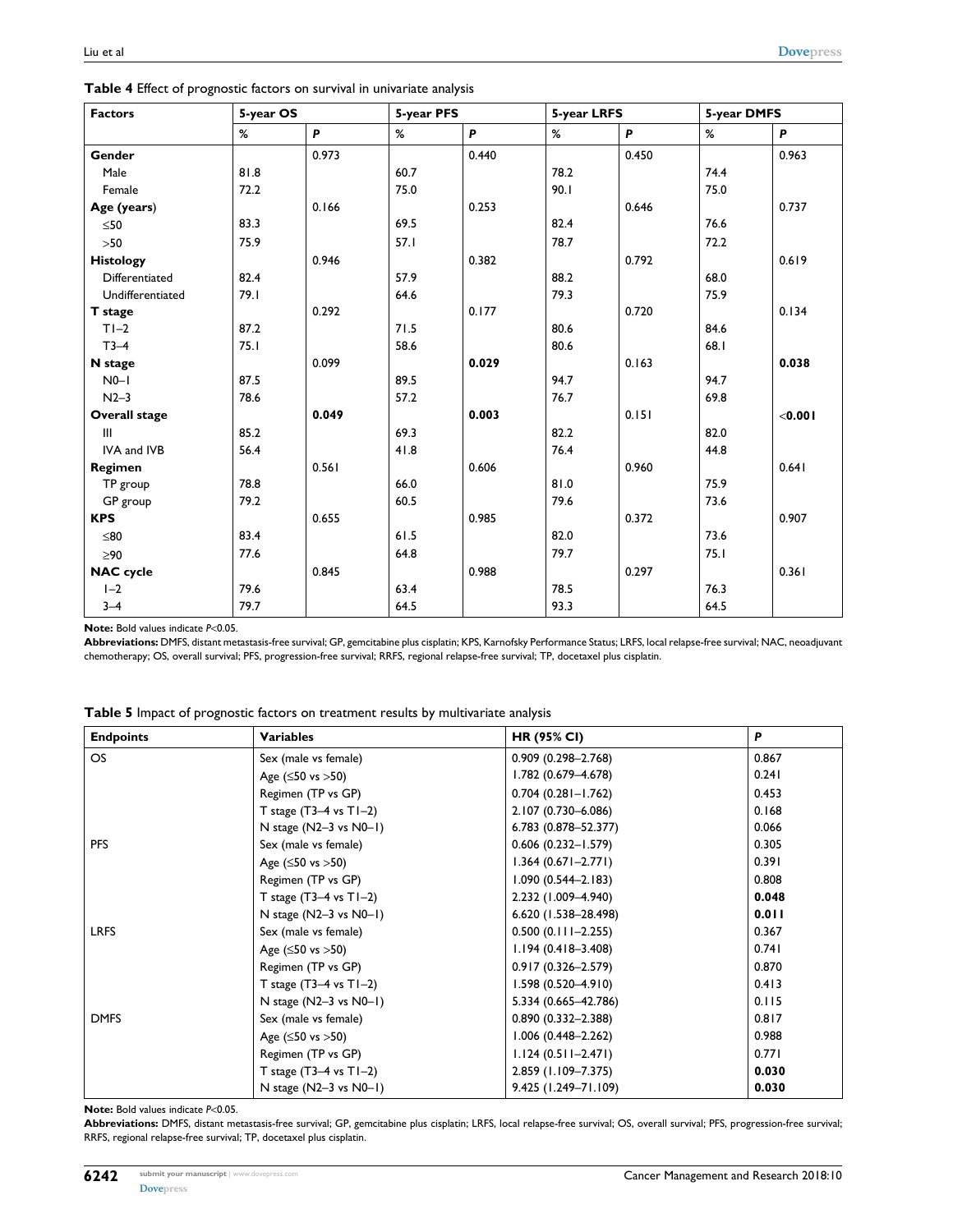By now, no standard NACT regimen for locoregionally advanced NPC was established. This may be due to the lack of the most efficacious regimen. Lee et al<sup>36</sup> demonstrated that induction chemotherapy using CDDP and 5-FU could significantly reduce tumor bulk and improve tumor control. However, Hareyama et al<sup>37</sup> obtained opposite results. In this research, the use of CDDP and 5-FU chemotherapy prior to radiotherapy in patients with NPC did not show a significant improvement in DFS or OS. Furthermore, compared with other regimens, CDDP and 5-FU regimen have more adverse effects, including mucositis, severe gastrointestinal toxicity, and inconvenience of administering continuous infusion.

In an open-label, multicenter, randomized controlled Phase III trial at 10 institutions in China, Sun et al<sup>16</sup> found that NACT with TPF regimen followed by CCRT significantly improved locoregional failure-free survival, distant failurefree survival, and OS in locoregionally advanced NPC. Kong et al<sup>17</sup> and Ou et al<sup>38</sup> obtained similar results. Whereas, in the study performed by Sun et al,<sup>16</sup> due to the treatment toxicities and patient refusal, only 30% of patients in the TPF group completed 3 cycles of concurrent chemotherapy. Moreover, Wang et al<sup>18</sup> demonstrated that compared with TPF, NACT with TP regimen could obtain similar survival outcomes without severe toxicities. Hui et al<sup>12</sup> found that, compared with CCRT alone, NACT with TP regimen followed by CCRT significantly enhanced both 3-year PFS and OS rate by 28.7% and 26.4%, respectively, in locoregionally advanced NPC. A meta-analysis conducted by Tian et al<sup>39</sup> showed that taxanecontaining NACT might be more efficient for short-term local control than non-taxane-containing regimens in locally advanced NPC. Unfortunately, the contradictory finding by Zhang et al<sup>40</sup> made the benefit controversial.

GEM is a pyrimidine analog, which inhibits DNA synthesis and has enhanced antitumor activities. A Phase III multi-center, randomized trial published in Lancet found that GP regimen could improve PFS for patients with recurrent or metastatic NPC.19 The results from this research established GP regimen as the standard first-line treatment option for patients with recurrent or metastatic NPC. Furthermore, other studies obtained similar results.20–22 GP regimen has been widely used and investigated in recurrent or metastatic NPC and could prolong PFS with tolerable adverse effects; however, whether it is useful in locoregionally advanced NPC remain undetermined. Of late, many studies indicated that GP regimen administered as NACT achieved favorable clinical outcomes without serve toxicities.23–25 However, which regimen is the optimal NACT remains unclear.

Zheng et al<sup>26</sup> retrospectively reported that GP regimen benefited OS and had a trend toward better DMFS. GP might be superior to TP and PF regimens in the treatment of locoregionally advanced NPC. However, the numbers of patients receiving GP NACT in this study were limited, which involved only 13 patients in GP group. A retrospective research performed by Zhao et  $al<sup>41</sup>$  also suggested that GP had a trend toward improved OS than TP regime and GP/ TP regime had better DFS and PFS than PF regime in nonendemic locoregionally advanced NPC patients. Our study enrolled a total of 222 patients, identified 52 patients with GP regimen NACT and 52 patients with TP regimen NACT for analysis using PSM method. This design was mimicking randomized control trial.42 In our research, we observed similar clinical outcomes as previously reported. The 5-year OS, PFS, LRFS, and DMFS in the GP group were 79.4%, 60.5%, 79.6%, and 73.6%, compared with 78.8%, 66%, 81%, and 75.9%, respectively, in the TP group. There was no significant difference between the two groups.

The most common side effect in our research was hematological toxicities. Compared with TP group, the GP group has a higher incidence of grade 3–4 thrombocytopenia (30.8% vs 11.5%, *P*=0.017). However, it was reversible and transient interleukin-11 or thrombopoietin was administered to patients with >Grade 2 thrombocytopenia. For patients with Grade 4 thrombocytopenia and high risk of bleeding, allogeneic platelet transfusions might be suitable. Grade 3–4 leucopenia and neutropenia were more frequent in TP group (57.7% vs 25.0%, *P*=0.001; 75.0% vs 34.6%, *P*<0.001). The side effects were treated by the adoption of granulocyte colony-stimulating factor and granulocyte-macrophage colony-stimulating factor. Thus, in our current research, the most commonly seen hematological toxicities can be identified, prevented, and corrected. There were no treatment-related deaths in both groups. Non-hematological toxicities, such as nausea, vomiting, and dermatitis were mild and had no significant differences between the two groups. Patients seemed to be tolerant of both regimens. No severe complication was found and patients had a satisfactory dependence.

#### In this study, we investigated GP and TP regimen using PSM analysis

This largely resolved the drawback of divergent confounders and selection bias associated with the retrospective analysis of observational data. However, as our study is a retrospective study, it has certain limitations. First, the number of patients was relatively small, which may affect the conclusion of the research. Additionally, our research was carried out from a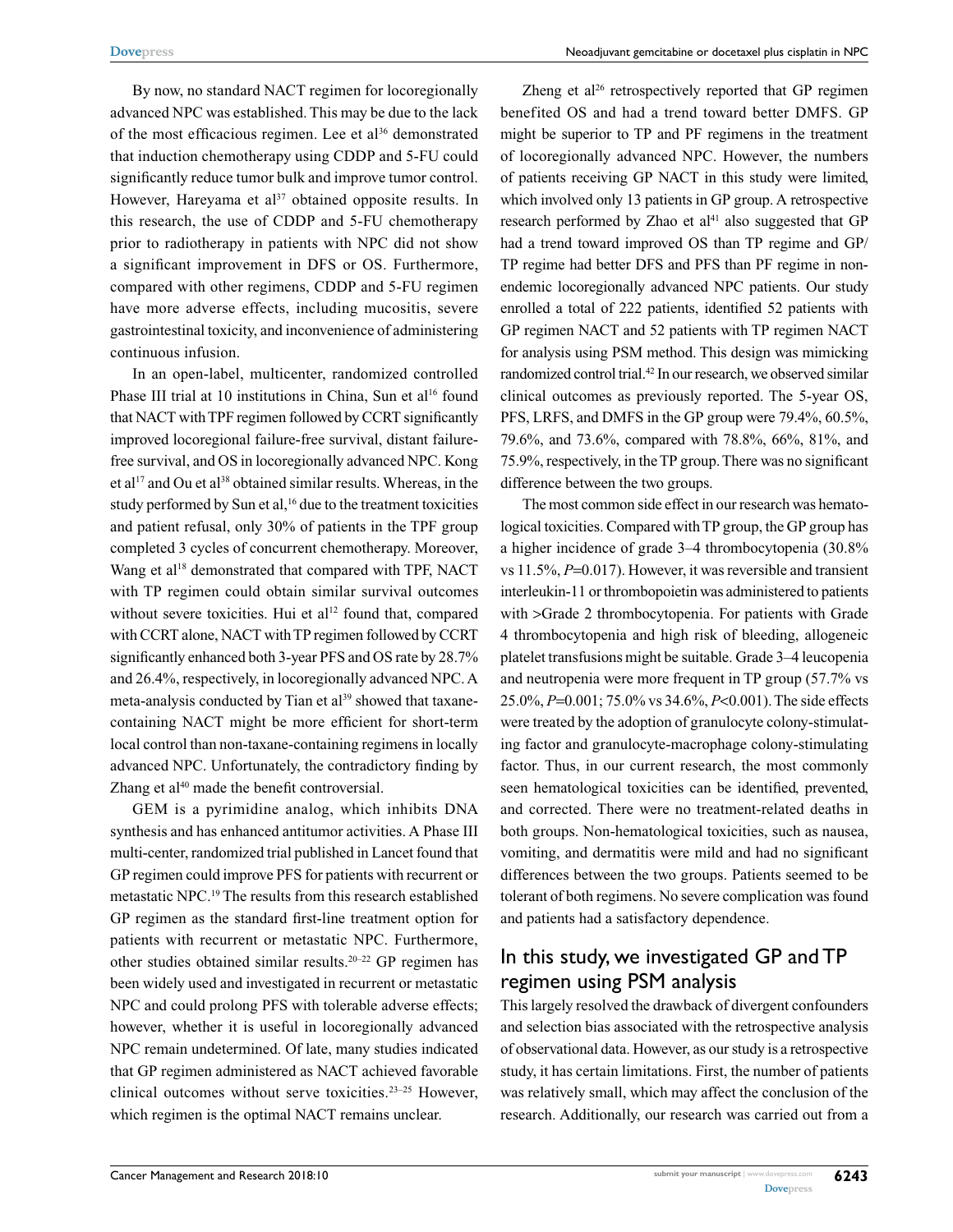single institution in an endemic area. Whether the findings are also suitable for patients from other institutions and are applicable in the non-endemic area needs to be further investigated.

#### **Conclusion**

In summary, our research demonstrated that NACT with GP or TP regimen achieved comparable clinical outcome with acceptable toxicities. Therefore, NACT with GP or TP regimen might be an effective and safe choice for patients with locally advanced NPC. The results of this research need to be confirmed by well-designed, long-term, large-scale prospective clinical research.

## **Acknowledgments**

This work was supported by the grants from the National Natural Science Foundation of China (numbers 81502647 and 81502646) and the Zhejiang Medical and Health Science and Technology Project (numbers 2016146960 and 2018260661).

## **Disclosure**

The authors report no conflicts of interest in this work.

#### **References**

- 1. Cao SM, Simons MJ, Qian CN. The prevalence and prevention of nasopharyngeal carcinoma in China. *Chin J Cancer*. 2011;30(2):114–119.
- 2. Chan AT: Nasopharyngeal carcinoma. *Ann Oncol*. 2010;21(Suppl 7): vii308– vii312.
- 3. Chan AT, Teo PM, Johnson PJ. Nasopharyngeal carcinoma. *Ann Oncol*. 2002;13(7):1007–1015.
- 4. Lee AW, Sze WM, Au JS, et al. Treatment results for nasopharyngeal carcinoma in the modern era: the Hong Kong experience. *Int J Radiat Oncol Biol Phys*. 2005;61(4):1107–1116.
- 5. Sanguineti G, Geara FB, Garden AS, et al. Carcinoma of the nasopharynx treated by radiotherapy alone: determinants of local and regional control. *Int J Radiat Oncol Biol Phys*. 1997;37(5):985–996.
- 6. Al-Sarraf M, LeBlanc M, Giri PG, et al. Chemoradiotherapy versus radiotherapy in patients with advanced nasopharyngeal cancer: phase III randomized intergroup study 0099. *J Clin Oncol*. 1998;16(4):1310–1317.
- 7. Shah BA, Qureshi MM, Jalisi S, et al. Analysis of decision making at a multidisciplinary head and neck tumor board incorporating evidencebased National Cancer Comprehensive Network (NCCN) guidelines. *Pract Radiat Oncol*. 2016;6(4):248–254.
- 8. Lai SZ, Li WF, Chen L, et al. How does intensity-modulated radiotherapy versus conventional two-dimensional radiotherapy influence the treatment results in nasopharyngeal carcinoma patients? *Int J Radiat Oncol Biol Phys*. 2011;80(3):661–668.
- 9. Sun X, Su S, Chen C, et al. Long-term outcomes of intensity-modulated radiotherapy for 868 patients with nasopharyngeal carcinoma: an analysis of survival and treatment toxicities. *Radiother Oncol*. 2014;110(3):398–403.
- 10. Chua DT, Ma J, Sham JS, et al. Long-term survival after cisplatinbased induction chemotherapy and radiotherapy for nasopharyngeal carcinoma: a pooled data analysis of two phase III trials. *J Clin Oncol*. 2005;23(6):1118–1124.
- 11. Fountzilas G, Ciuleanu E, Bobos M, et al. Induction chemotherapy followed by concomitant radiotherapy and weekly cisplatin versus the same concomitant chemoradiotherapy in patients with nasopharyngeal carcinoma: a randomized phase II study conducted by the Hellenic Cooperative Oncology Group (HeCOG) with biomarker evaluation. *Ann Oncol*. 2012;23(2):427–435.
- 12. Hui EP, Ma BB, Leung SF, et al. Randomized phase II trial of concurrent cisplatin-radiotherapy with or without neoadjuvant docetaxel and cisplatin in advanced nasopharyngeal carcinoma. *J Clin Oncol*. 2009;27(2):242–249.
- 13. Xie FY, Qi SN, Hu WH, Sn Q, Wh H. Comparison of efficacy of docetaxel combined cisplatin (TP regimen) and cisplatin combined 5-fluorouracil (PF regimen) on locally advanced nasopharyngeal carcinoma. *Ai Zheng*. 2007;26(8):880–884. Chinese.
- 14. Airoldi M, Gabriele P, Gabriele AM, et al. Induction chemotherapy with carboplatin and taxol followed by radiotherapy and concurrent weekly carboplatin + taxol in locally advanced nasopharyngeal carcinoma. *Cancer Chemother Pharmacol*. 2011;67(5):1027–1034.
- 15. Golden DW, Rudra S, Witt ME, et al. Outcomes of induction chemotherapy followed by concurrent chemoradiation for nasopharyngeal carcinoma. *Oral Oncol*. 2013;49(3):277–282.
- 16. Sun Y, Li WF, Chen NY, et al. Induction chemotherapy plus concurrent chemoradiotherapy versus concurrent chemoradiotherapy alone in locoregionally advanced nasopharyngeal carcinoma: a phase 3, multicentre, randomised controlled trial. *Lancet Oncol*. 2016;17(11):1509–1520.
- 17. Kong L, Zhang Y, Hu C, Guo Y, Lu JJ. Effects of induction docetaxel, platinum, and fluorouracil chemotherapy in patients with stage III or IVA/B nasopharyngeal cancer treated with concurrent chemoradiation therapy: final results of 2 parallel phase 2 clinical trials. *Cancer*. 2017;123(12):2258–2267.
- 18. Wang FZ, Jiang CE, Wang L, et al. Addition of 5-fluorouracil to first-line induction chemotherapy with docetaxel and cisplatin before concurrent chemoradiotherapy does not improve survival in locoregionally advanced nasopharyngeal carcinoma. *Oncotarget*. 2017;8(53):91150–91161.
- 19. Zhang L, Huang Y, Hong S, et al. Gemcitabine plus cisplatin versus fluorouracil plus cisplatin in recurrent or metastatic nasopharyngeal carcinoma: a multicentre, randomised, open-label, phase 3 trial. *Lancet*. 2016;388(10054):1883–1892.
- 20. Ngan RK, Yiu HH, Lau WH, et al. Combination gemcitabine and cisplatin chemotherapy for metastatic or recurrent nasopharyngeal carcinoma: report of a phase II study. *Ann Oncol*. 2002;13(8):1252–1258.
- 21. Ma BB, Tannock IF, Pond GR, et al. Chemotherapy with gemcitabinecontaining regimens for locally recurrent or metastatic nasopharyngeal carcinoma. *Cancer*. 2002;95(12):2516–2523.
- 22. Wang J, Li J, Hong X, et al. Retrospective case series of gemcitabine plus cisplatin in the treatment of recurrent and metastatic nasopharyngeal carcinoma. *Oral Oncol*. 2008;44(5):464–470.
- 23. He X, Ou D, Ying H, et al. Experience with combination of cisplatin plus gemcitabine chemotherapy and intensity-modulated radiotherapy for locoregionally advanced nasopharyngeal carcinoma. *Eur Arch Otorhinolaryngol*. 2012;269(3):1027–1033.
- 24. Jamshed A, Hussain R, Iqbal H. Gemcitabine and cisplatin followed by chemo-radiation for advanced nasopharyngeal carcinoma. *Asian Pac J Cancer Prev*. 2014;15(2):899–904.
- 25. Wang FZ, Sun QQ, Jiang CE, et al. Gemcitabine/cisplatin induction chemotherapy before concurrent chemotherapy and intensity-modulated radiotherapy improves outcomes for locoregionally advanced nasopharyngeal carcinoma. *Oncotarget*. 2017;8(57):96798–96808.
- 26. Zheng W, Qiu S, Huang L, Pan J. Is Gemcitabine and cisplatin induction chemotherapy superior in locoregionally advanced nasopharyngeal carcinoma? *Pak J Med Sci*. 2015;31(4):781–786.
- 27. Edge SB, Compton CC. The American Joint Committee on Cancer: the 7th edition of the AJCC cancer staging manual and the future of TNM. *Ann Surg Oncol*. 2010;17(6):1471–1474.
- 28. Lee N, Harris J, Garden AS, et al. Intensity-modulated radiation therapy with or without chemotherapy for nasopharyngeal carcinoma: radiation therapy oncology group phase II trial 0225. *J Clin Oncol*. 2009;27(22):3684–3690.